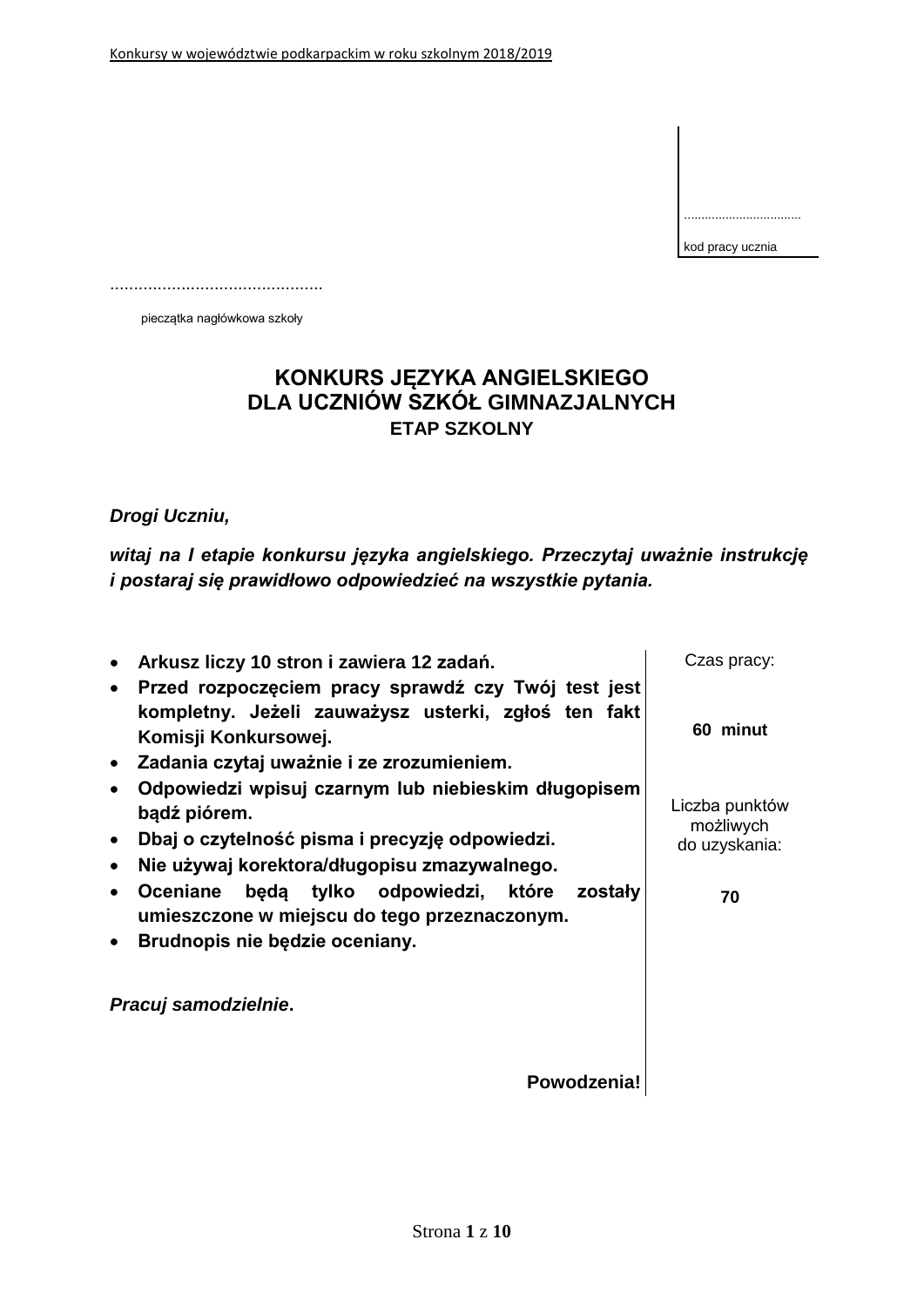## **CZYTANIE ZE ZROZUMIENIEM**

## **Zadanie 1. Przeczytaj tekst i wybierz prawidłową odpowiedź zgodną z treścią tekstu zakreślając odpowiednio literę A, B, C lub D. Za każdą poprawną odpowiedź otrzymasz 1 punkt.**

In the south-east of Poland, on the Kamienna river, lies the small town of Ćmielów. Its history goes back to the 14th century, it has a population just over 3,000 and it is very much the same as many other small Polish towns. Yet, it is famous: in Poland, all over Europe and in some faraway countries as well. It is in Ćmielów that one of the best-known Polish porcelain factories is located.

Ćmielów has been a centre for pottery – the manufacturing of pots, plates, and cups made of clay – since 1750, when the Polish king gave the local potters the right to sell their products all over the country. However, it was forty years later that a group of the Ćmielów potters started working together and built the first workshops. These were bought by the earl who owned the town and turned into a porcelain factory in 1804.

Porcelain is the most delicate kind of pottery. It was first made in China, so it is called china, spelled without the capital letter at the beginning. It is easy to see the difference between real porcelain and other pottery products: porcelain is so fine that light can be seen through it, so if a china cup is held to a source of light, it appears transparent. The production of porcelain requires skill, precision and patience: first, the shape of the product is formed, either on a traditional potter's wheel or in a mould (a special container that is used for giving clay a specific shape); next, the cup, plate or figurine is decorated (often hand-painted), and finally it must be fired – heated to extremely high temperatures so as to make it hard. The smallest mistake at any of the stages of this process will destroy the product: that is why real, hand-made porcelain is usually very expensive.

Visitors to Poland should definitely include Ćmielów in their travel plans as the porcelain factory museum offers a unique opportunity to learn about china and how **it** is made. They can also visit the museum gift-shop and buy a souvenir – an original Ćmielów product, which any porcelain collector will immediately recognise.

### **1. The town of Ćmielów**

- A. became famous in the  $14<sup>th</sup>$  century.
- B. has exactly 3,000 inhabitants.
- C. is home to the best Polish porcelain factories.
- D. is known for its porcelain factory.

#### **2. The Ćmielów potters first began to work in a more organised way**

A. when the king allowed them to sell pottery all over Poland.

B. in 1790.

- C. when the local earl built workshops for them.
- D. in 1804.

### **3. Porcelain**

- A. is as delicate as other pottery products.
- B. is more delicate than other pottery products.
- C. is a kind of china.
- D. is difficult to recognise.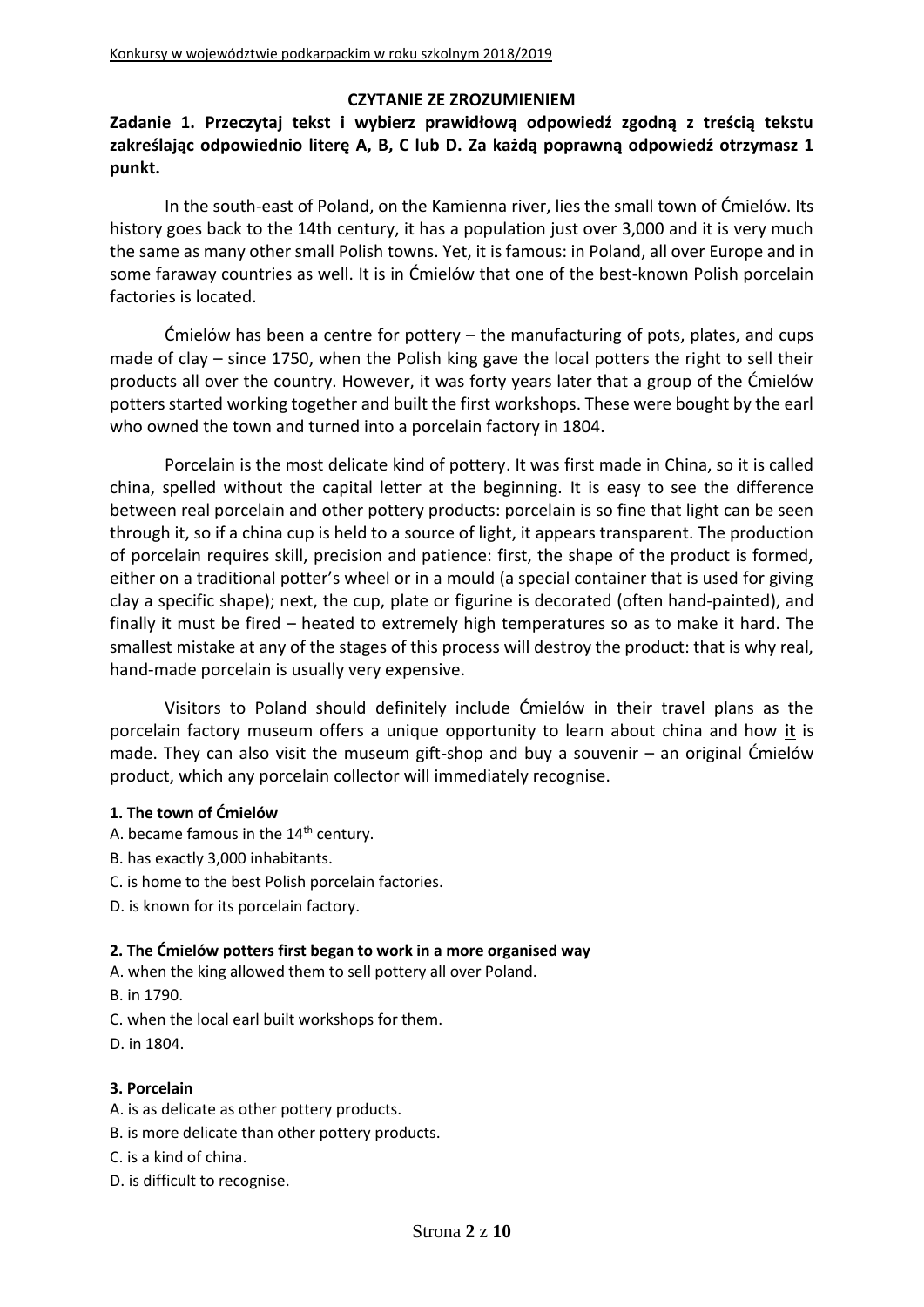#### **4. Porcelain products**

- A. are always shaped on a potter's wheel.
- B. are only painted by hand.
- C. become hard in high temperatures.
- D. are easy to produce.

#### **5. The word** *it* **in the last paragraph of the text refers to**

- A. china.
- B. the museum.
- C. the unique opportunity.
- D. Ćmielów.

## **ZNAJOMOŚĆ KONSTRUKCJI GRAMATYCZNYCH, SŁOWNICTWA I FUNKCJI JĘZYKOWYCH**

**Zadanie 2. Przetłumacz na język angielski podane w nawiasach fragmenty tak, aby otrzymać logiczne i gramatycznie poprawne zdania. Wymagana jest pełna poprawność ortograficzna wpisywanych fragmentów zdań. Za każdą poprawną odpowiedź otrzymasz 1 punkt.**

- 1. **(Mam)** ………………………………………….……………………… this dog since I was a child.
- 2. This film **(nie był wystarczająco interesujący)**……………………………………………………………. ………………………………. for me to watch.
- 3. I'd like to know **(czy powinniśmy zaprosić)**………………………………..…………………….. …………………………….. Mr Smith.
- 4. I don't mind **(żeby zaczekać kilka minut)** ……………………………………………………….…………….
- 5. This is **(taka fascynująca historia)** …………………………………………………………………….. that it should be made into a film.

**\_\_\_\_\_\_ / 5**

**\_\_\_\_\_\_\_\_/ 5** 

**Zadanie 3. Uzupełnij każde zdanie z luką tak, aby zachować sens zdania wyjściowego. Użyj od 2 do 5 wyrazów, wliczając w to wyraz już podany. Nie zmieniaj formy podanego wyrazu. Formy skrócone są traktowane jako jeden wyraz. W zadaniu wymagana jest całkowita poprawność ortograficzna i gramatyczna. Za każdą poprawną odpowiedź otrzymasz 1 punkt.**

| 1. "Don't be late," she said to me.        |  |
|--------------------------------------------|--|
| <b>NOT</b>                                 |  |
|                                            |  |
| 2. A lawyer will sign the document for me. |  |
| <b>SIGNED</b>                              |  |
|                                            |  |
| 3. His house was burgled last night.       |  |
| <b>BROKE</b>                               |  |
|                                            |  |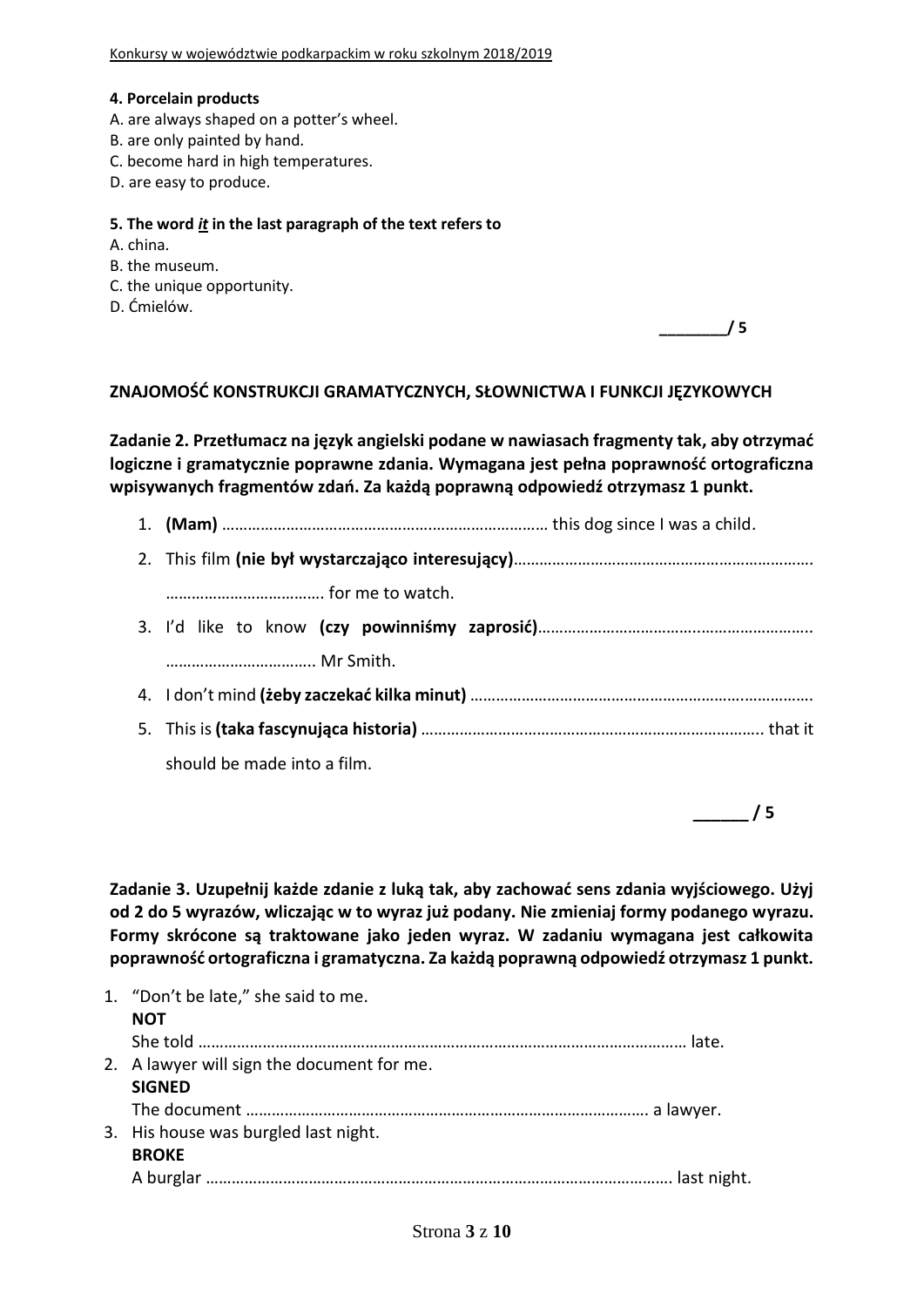4. The science test was so difficult that I couldn't understand it. **FOR** The science test was ………………………………………………………………………………........... to understand. 5. You are forbidden to park your car there. **MUST** You ……………………………………………………………………………….. your car there.

**\_\_\_\_\_\_ / 5**

**Zadanie 4. Uzupełnij zdania używając słów podanych w nawiasie w odpowiedniej formie. Wymagana jest całkowita poprawność gramatyczna i ortograficzna wpisywanych odpowiedzi. Za każdą poprawną odpowiedź otrzymasz 1 punkt.**

- 1. Whose car ………………………………….…………………………… **(she / drive)** when she had the collision?
- 2. Henry VIII had six ……………………………………………… **(wife).**
- 3. If I were your doctor, I …………………………………………………….. **(tell)** you to give up coffee!
- 4. They ……………………………………….…………………………………… **(not / dance)** at the moment.
- 5. When my parents came home, I …………..…..………………………………………. **(already / go)** to bed.

**\_\_\_\_\_\_ / 5**

**Zadanie 5. Z podanych trzech możliwości wybierz i podkreśl właściwą. Za każdą poprawną odpowiedź otrzymasz 1 punkt.**

- 1. It isn't possible to find anything **opposite / between / among** all these books and papers!
- 2. The performer has **an unusual / a unusual / unusual** name.
- 3. We shouldn't employ Mr Jackson because he's got **very few / a little / very little** experience.
- 4. My sister seems a little irritated. I'm sure she had **the / a / ---** bad day at work today.
- 5. The weather is so beautiful! **Shall / How about / Why don't we** spend some time outdoors?
- 6. The police say that the man got scared and ran **over / through / away** without taking anything from the supermarket.
- 7. Journalists need good interpersonal skills **since / so / but** they need to work with people.
- 8. I'm really looking forward **to go / going / to going** to my cousin's birthday party.
- 9. Unless you **will tell / tell / don't tell** her, she won't know you are sorry.
- 10. Is Henry the boy **whose / who / who's** brother is a famous actor?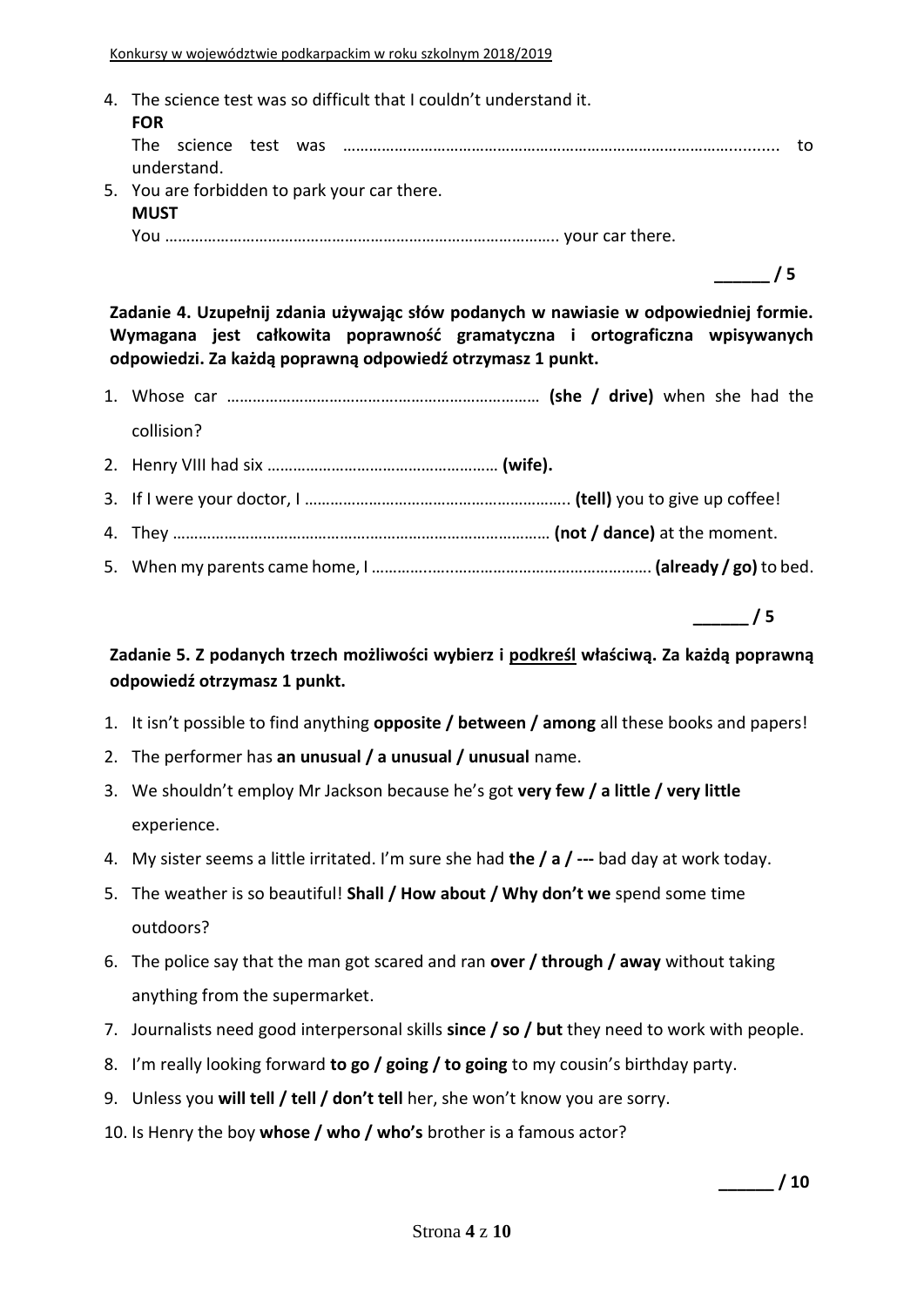**Zadanie 6. Uzupełnij każde z podanych zdań jednym słowem. Liczba kresek odpowiada liczbie liter w brakującym słowie. Pierwsza litera brakującego wyrazu została podana. Wymagana jest całkowita poprawność gramatyczna i ortograficzna. Za każdą poprawną odpowiedź otrzymasz 1 punkt.**

- 1. The **l \_ \_ \_ \_ \_** fall from the trees in autumn.
- 2. I'm afraid, **n \_ \_ \_** of us can speak German.
- 3. Sue is really **h \_ \_ \_ \_ \_ .** She always tells the truth.
- 4. He **t \_ \_ \_ \_ \_ \_** his ankle playing football and now it's sore and swollen.
- 5. Many shops in our town are offering special **p \_ \_ \_ \_ \_** on all their products this weekend.

**\_\_\_\_\_\_\_ / 5**

## **Zadanie 7. Wybierz poprawną odpowiedź. Zakreśl A, B lub C. Za każdą poprawną odpowiedź otrzymasz 1 punkt.**

| a) couple  | b) bunch                                                         | c) pile        |
|------------|------------------------------------------------------------------|----------------|
| a) cross   | <b>Example 2</b> (c) reliable<br>b) talkative                    |                |
| a) recipe  | b) receipt                                                       | c) certificate |
| a) pays    | b) takes                                                         | c) gives       |
| a) Notes   | b) Congratulations c) References                                 |                |
| a) hold    | b) grab                                                          | c) catch       |
|            | 7. No one in the opposition party  in favour of the new law.     |                |
| a) voted   | b) balloted                                                      | c) elected     |
| a) slice   | b) whisk                                                         | c) steam       |
|            |                                                                  |                |
| a) journey | b) voyage                                                        | c) trip        |
| stage.     | 10. The band received a huge round of  when they walked onto the |                |
| a) critic  | b) applause                                                      | c) rehearsal   |
|            |                                                                  |                |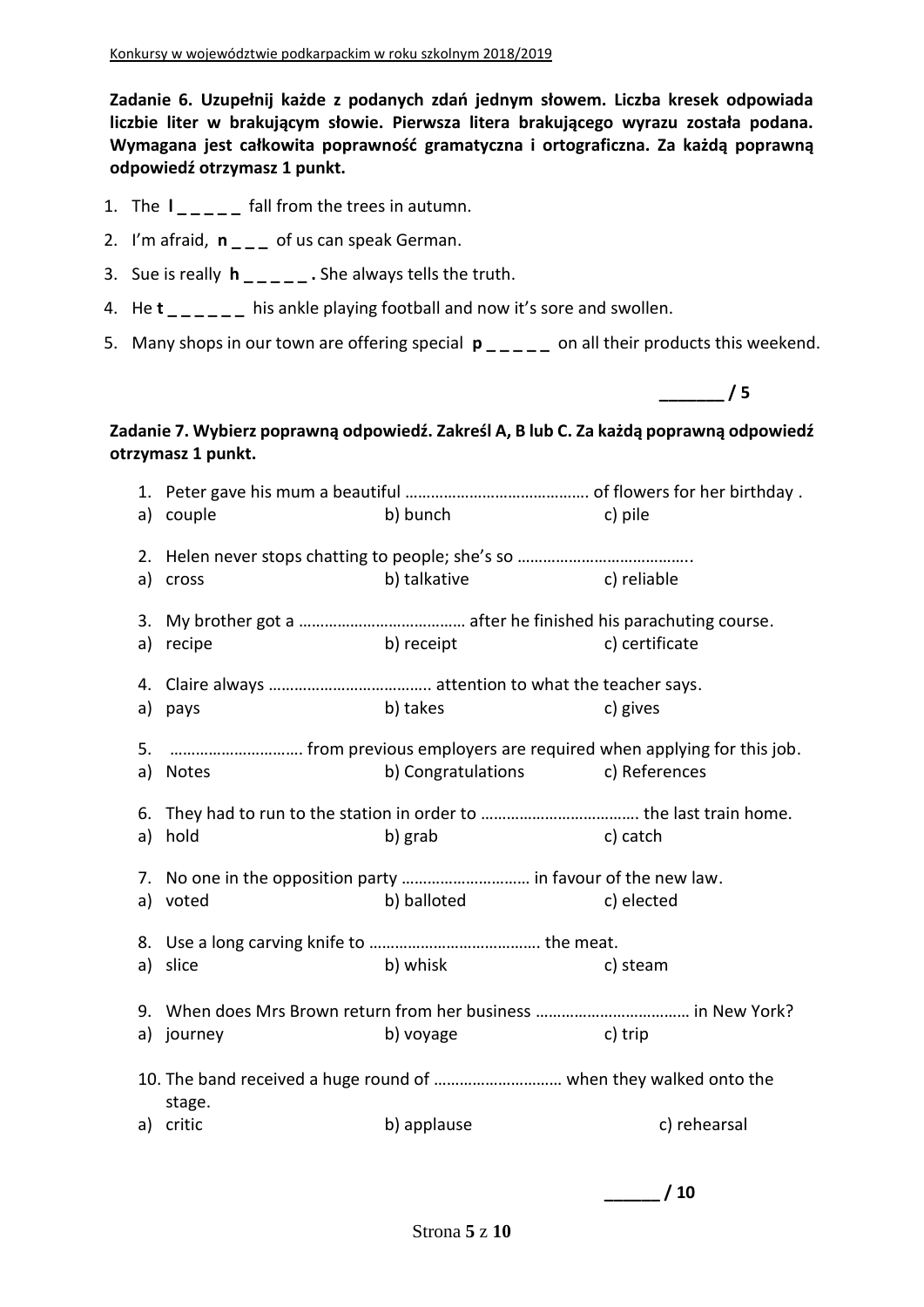## **Zadanie 8. Uzupełnij luki odpowiednim słowem. Wymagana jest pełna poprawność ortograficzna wpisywanych wyrazów. Za każdą poprawną odpowiedź otrzymasz 1 punkt.**

|--|--|--|

|--|--|

|--|--|--|--|--|--|--|

|--|--|--|--|--|--|

5. The opposite of a "full-time" job is a ……………………………………………………. job.

|  |  | כ | okt |
|--|--|---|-----|
|--|--|---|-----|

## **Zadanie 9. Do każdej sytuacji 1-5 dobierz odpowiednią reakcję A, B lub C i zakreśl ją. Za każdą poprawną odpowiedź otrzymasz 1 punkt.**

- 1. Rezerwujesz dla swojej rodziny pokój w schronisku. Jak zapytasz czy w pokoju jest łazienka?
- a) Is the bathroom fully-equipped?
- b) May I use the bathroom?
- c) Does the room have a private bathroom?
- 2. Nie chcesz pomocy mamy przy przygotowaniu ciasta na urodziny babci. Co powiesz?
- a) Have a good time.
- b) Don't worry. I can do it on my own.
- c) Thanks for your help.
- 3. Koleżanka dziękuje Ci za zaopiekowanie się psem podczas jej nieobecności. Jak zareagujesz?
- a) Not at all.
- b) Please.
- c) Here you are.
- 4. Prosisz kolegę o pomoc w przygotowaniu się do sprawdzianu z biologii. Co powiesz?
- a) How can I help you?
- b) Could you help me?
- c) Do you need some help?
- 5. Dzwonisz do koleżanki, ale nie ma jej w domu. Chcesz zostawić dla niej wiadomość. Co powiesz?
- a) Would you like to leave a message for Monica?
- b) Can you take a message for Monica, please?
- c) I'd like to take a message for Monica.

**\_\_\_\_\_\_ / 5**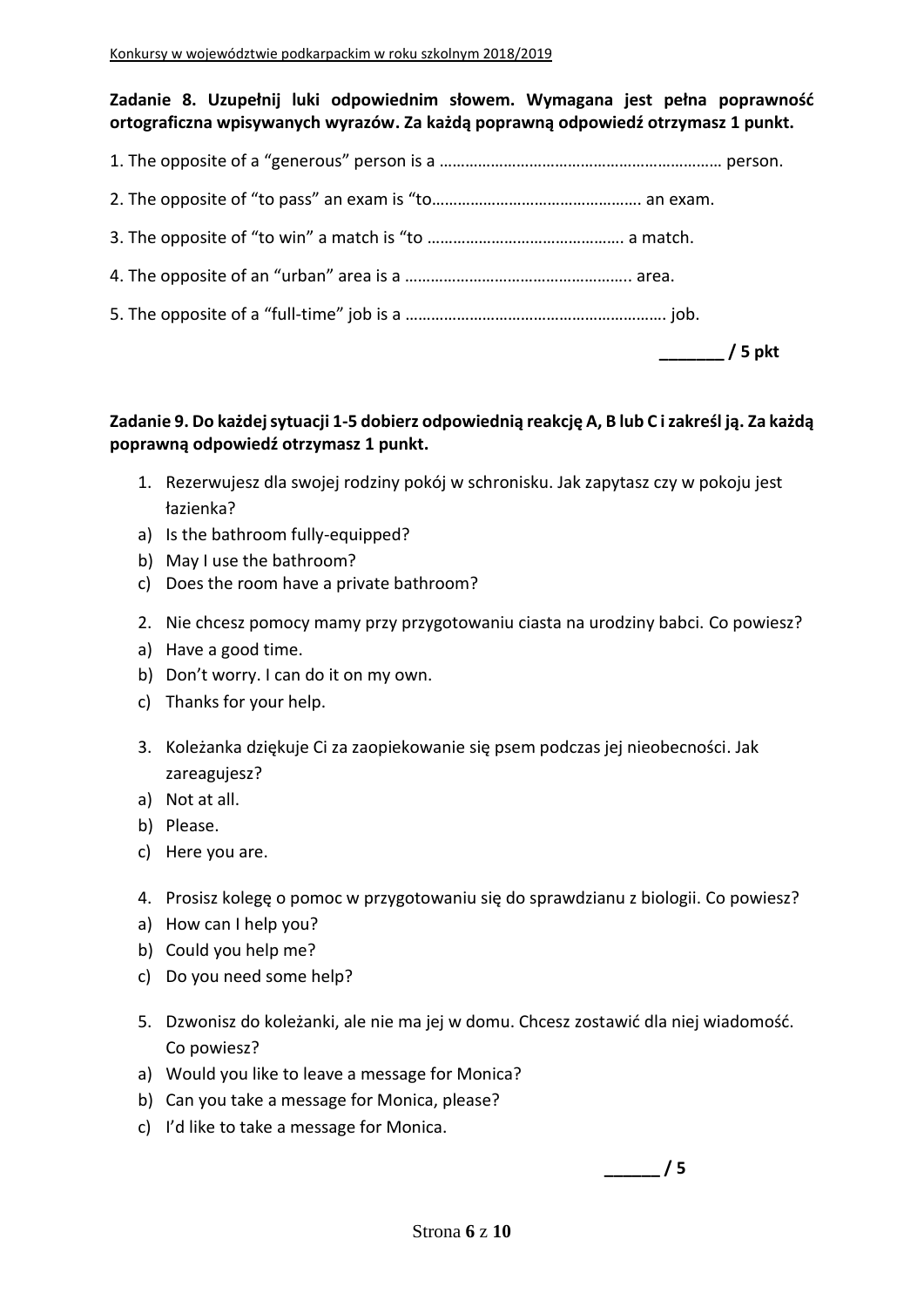**Zadanie 10. Do podanych opisów 1-5 dopasuj nazwy atrakcji turystycznych podane w ramce. Jedna nazwa w ramce została podana dodatkowo i nie pasuje do żadnego z opisów. Za każdą poprawną odpowiedź otrzymasz 1 punkt.**

| Las Vegas         | <b>Sydney Opera House</b>   | Stonehenge             |  |
|-------------------|-----------------------------|------------------------|--|
| <b>California</b> | <b>Museum of Modern Art</b> | <b>Tower of London</b> |  |

- 1. ……………………………………………………. is one of the states in the USA which is best known for its two very famous areas, Hollywood and Silicon Valley.
- 2. ……………………………………………………………….. is one of Britain's most famous monuments, a symbol of mystery and endurance in time. It was built during prehistoric times but its original purpose is not clear yet.
- 3. ………………………………………………………… is a city in the state of Nevada which is known for its casinos, hotels and entertainment. It is said that this city is so lit up that it can be seen from outer space.
- 4. ………………………………………………………… is a great attraction in London. It is a historic castle located on the north bank of the River Thames and today it is a museum which houses the Crown Jewels.
- 5. …………………………………………………………… is a place that houses the biggest collection of modern art and photography in the world and it is located in New York.

**\_\_\_\_ / 5**

**Zadanie 11. Udziel odpowiedzi na podane pytania. Wymagana jest całkowita poprawność ortograficzna i gramatyczna udzielanych odpowiedzi. Za każdą poprawną odpowiedź otrzymasz 1 punkt.**

1. What event do Americans celebrate on 4<sup>th</sup> July? ……………………………………………………………………………………………………………………………………. 2. What is the capital of Australia? ……………………………………………………………………………………………………………………………………. 3. Who is the patron saint of Wales? ……………………………………………………………………………………………………………………………………. 4. What is the name of the bell that chimes every hour at London's Westminster Palace? ……………………………………………………………………………………………………………………………………. 5. What name do people often call New Zealanders? …………………………………………………………………………………………………………………………………….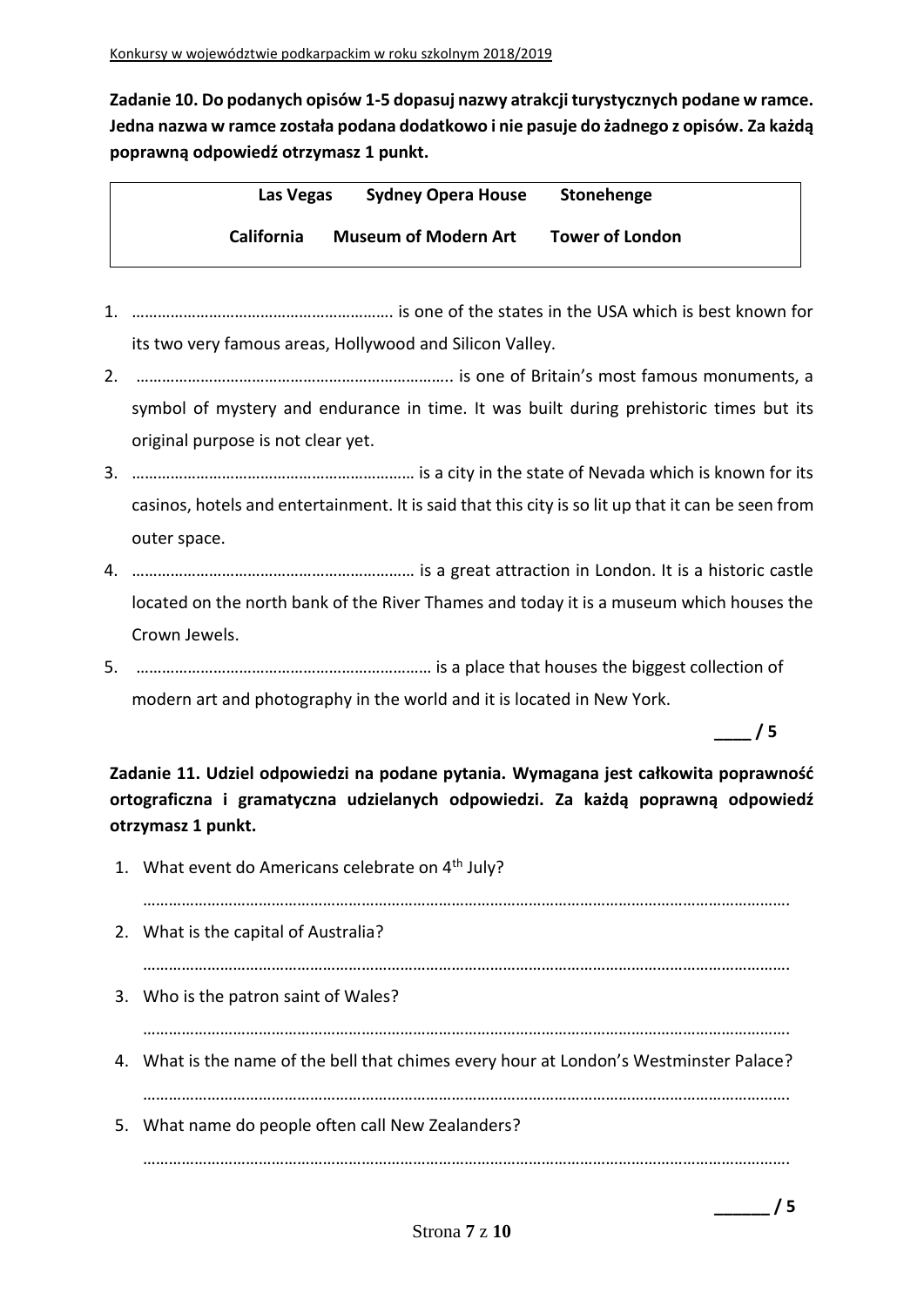#### **PISANIE**

Zadanie 12. Wyobraź sobie, że przebywasz w wymarzonym miejscu, do którego zawsze chciałaś / chciałeś pojechać. Napisz e-mail do koleżanki / kolegi z Anglii, w którym opiszesz wrażenia z pobytu. Napisz:

- · dlaczego postanowiłaś / postanowiłeś tu przyjechać;
- · jak przebiegła podróż do tego miejsca;
- · jak zamierzasz spędzić tu czas.

Podpisz się jako XYZ. Rozwiń swoją wypowiedź w każdym z trzech podpunktów. Oceniana jest umiejętność pełnego przekazania informacji oraz poprawność środków językowych. Za to zadanie możesz otrzymać 5 punktów.